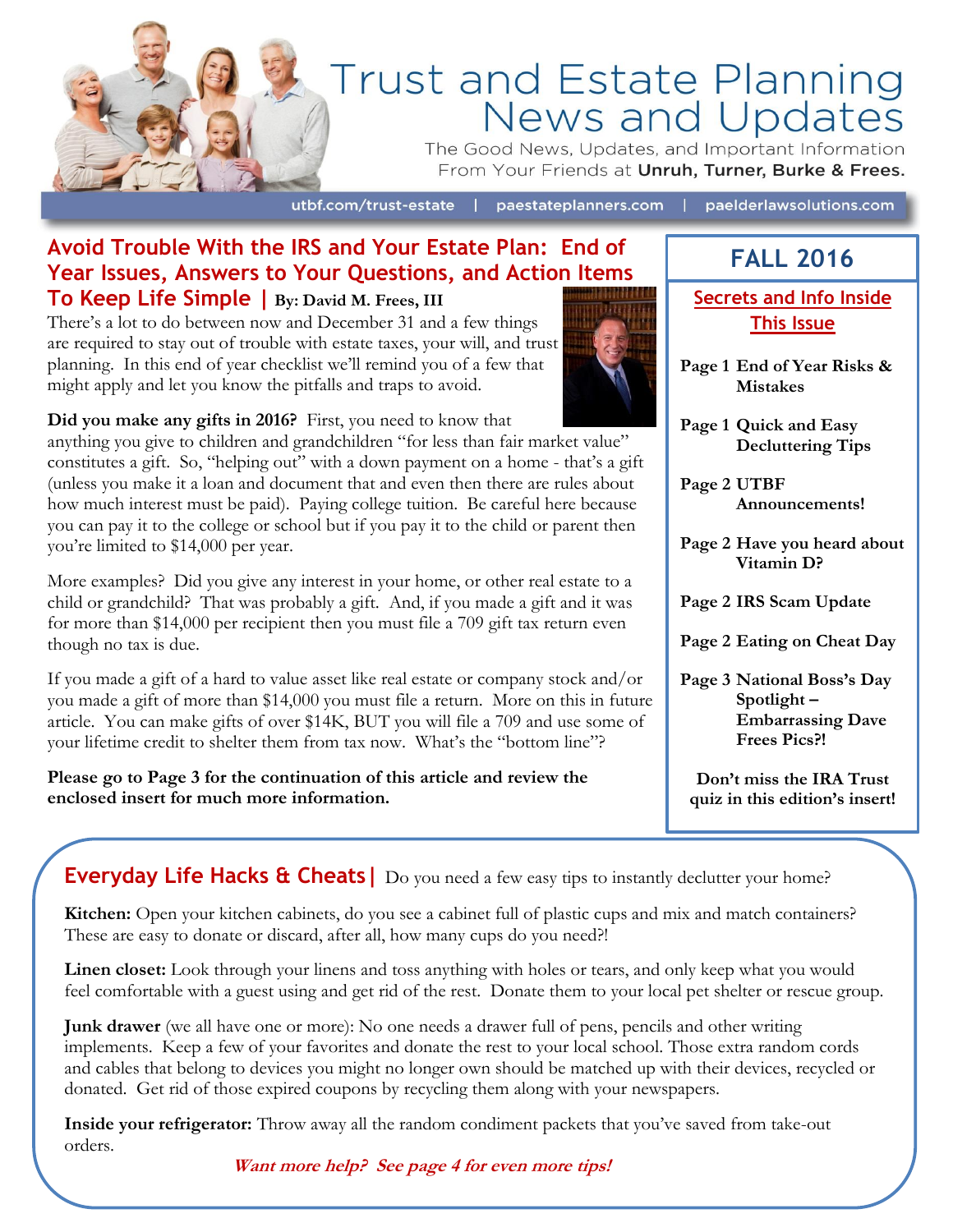**Better Cheat Day Options – Enjoy!** There is a way to indulge your cravings by aiming for moderation and mindfulness. Here are a few go-to alternatives for when you're craving something extra sweet or salty, but don't want to overdo it.

INSTEAD OF: French Toast OPT FOR: Whole-grain pancakes – Top with part-skim ricotta and berry preserves

INSTEAD OF: Chinese takeout OPT FOR: Homemade fried rice – You will add less oil and more veggies, and use brown rice instead of white

INSTEAD OF: Ice cream OPT FOR: Gelato – It's made with more milk than cream. Choose simple flavors without added chocolate or nuts to save more calories

INSTEAD OF: Store bought mac and cheese OPT FOR: Homemade mac and cheese. Use a whole-grain pasta and sharp cheddar cheese for great flavor

INSTEAD OF: Chocolate cupcake OPT FOR: Chocolate chunk banana bread – Use banana and the dark chocolate as the sweetener

# **ANNOUNCEMENTS!**

**Upgraded Website:** We hope that you find the improvements both visually appealing and that navigating around to find useful information is easier – [www.paestateplanners.com.](http://www.paestateplanners.com/)

**Office Space:** Our West Chester office completed renovations this fall. There are now even more conference rooms to accommodate your needs. We worked with Fresh Artists, a non-profit program that promotes art programs in low income schools, to decorate the new space and benefit art programs in severely under-funded public schools. To find out more specifics, visit: [www.freshartists.org.](http://www.freshartists.org/)



Ross Unruh and Denise Werkley (of UTBF) and Jim Pinheiro, (a Fresh Artists board member) with a painting acquired from the program.

**IRS Scam Reminder |** In a recent press release, the IRS reminded tax payers that any request to settle a tax bill by putting money on any form of gift card is a clear indication of a scam. The IRS will never demand immediate payment over the phone, or call (without first having mailed a bill), or threaten to bring in local law enforcement to arrest you!

If you get a phone call from someone claiming to be from the IRS asking for money, don't give out any information. Hang up immediately, then contact the IRS to report the call by phone at 1-800-366- 4484.

You can also file a report using the IRS Impersonation Scam Reporting webpage: [www.treasury.gov/tigta/contact\\_report\\_sca](http://www.treasury.gov/tigta/contact_report_scam.shtml) [m.shtml](http://www.treasury.gov/tigta/contact_report_scam.shtml)

Also report the scam call to the Federal Trade Commission at [www.ftccomplaintassistant.gov](http://www.ftccomplaintassistant.gov/)

# **Are Vitamin D Supplements**

**Helpful? |** Adequate levels of vitamin D are needed for muscle strength and balance. In a study of 68 homebound people over the age of 65, Denise Houston, PhD, RD, found that the group given the monthly vitamin D supplement fell about half as often as the placebo group over a fivemonth period.

Other studies show that low levels of vitamin D are often traced back to cardiovascular disease and skin and other types of cancer.

The next time you are in for a checkup, don't be surprised if your doctor would like to check your vitamin D level to be sure you are getting enough of this important vitamin.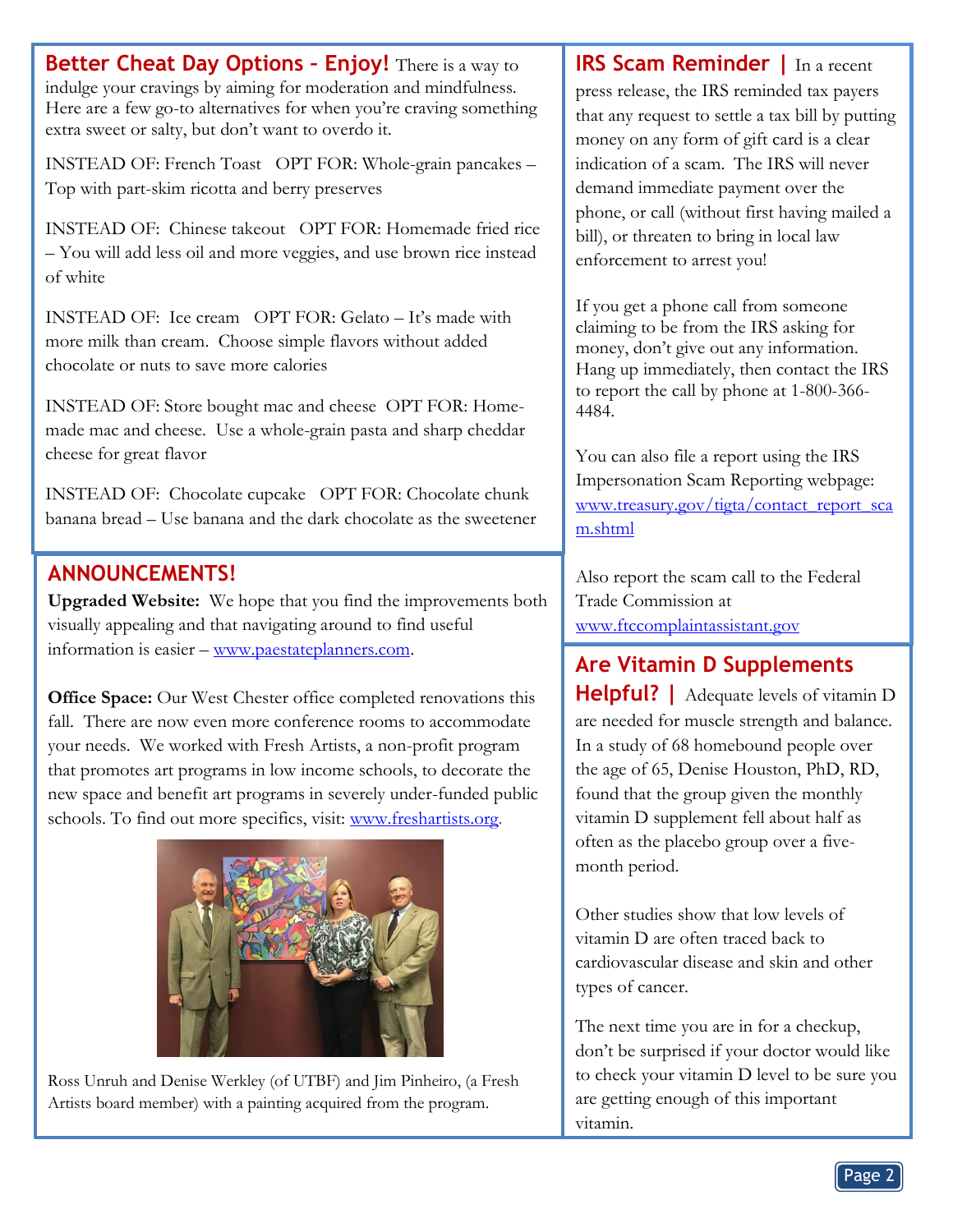#### **End of Year (***Con't from Page 1***)**

#### Here's the BOTTOM LINE:

\* If you're not sure about your 2016 gifting and whether or not you need to file a return then call us for a brief review. The 2016 gift tax returns are due by April 15 of 2017 unless they are put on extension.

\* You still have time, but if you're going to make a gift in 2016 make sure that the check is CASHED before December 31.

\* DANGER!!!!! If you may face nursing home care within the next five years and you don't have long term care, BE EXTREMELY CAUTIOUS and check with one of our elder law attorneys before making any gifts. These gifts might, if not done properly, disqualify you from Medicaid.

**Questions? Call Lisa or Tammy at 610-933-8069 for an appointment or for a quick telephone call about your end of year gifts if they are over \$14,000 OR include a home, real estate or a business interest.**

2. Are you a trustee of any type of trust? **If so, you'll want to read the complete article on this topic in this edition's insert!**

## **TRUSTEE MANUAL**

If you are a trustee or have named a trustee and want to pre-order our "Trustee Manual" for yourself or your heirs, please give Lisa or Tammy a call at 610-933-8069.

This manual (which is over 170 pages long) is a step-by-step set of instructions for you as a trustee or for your heirs and the trustees under your will or living trust. It's a great resource, and when it's published in early 2017 it will be substantially discounted for our clients.



**SPOTLIGHT ON DAVID FREES | National Boss's Day was Oct 17th , David - here's a salute to you! We hope you enjoy these pictures of David and family through the years!**





 **Robb & David Frees Robin & David Frees (circa 1980) 1983! A man and his dog!**



 **David and family in Aussie (2004) David and family (2016) Now: JRT's and chickens**





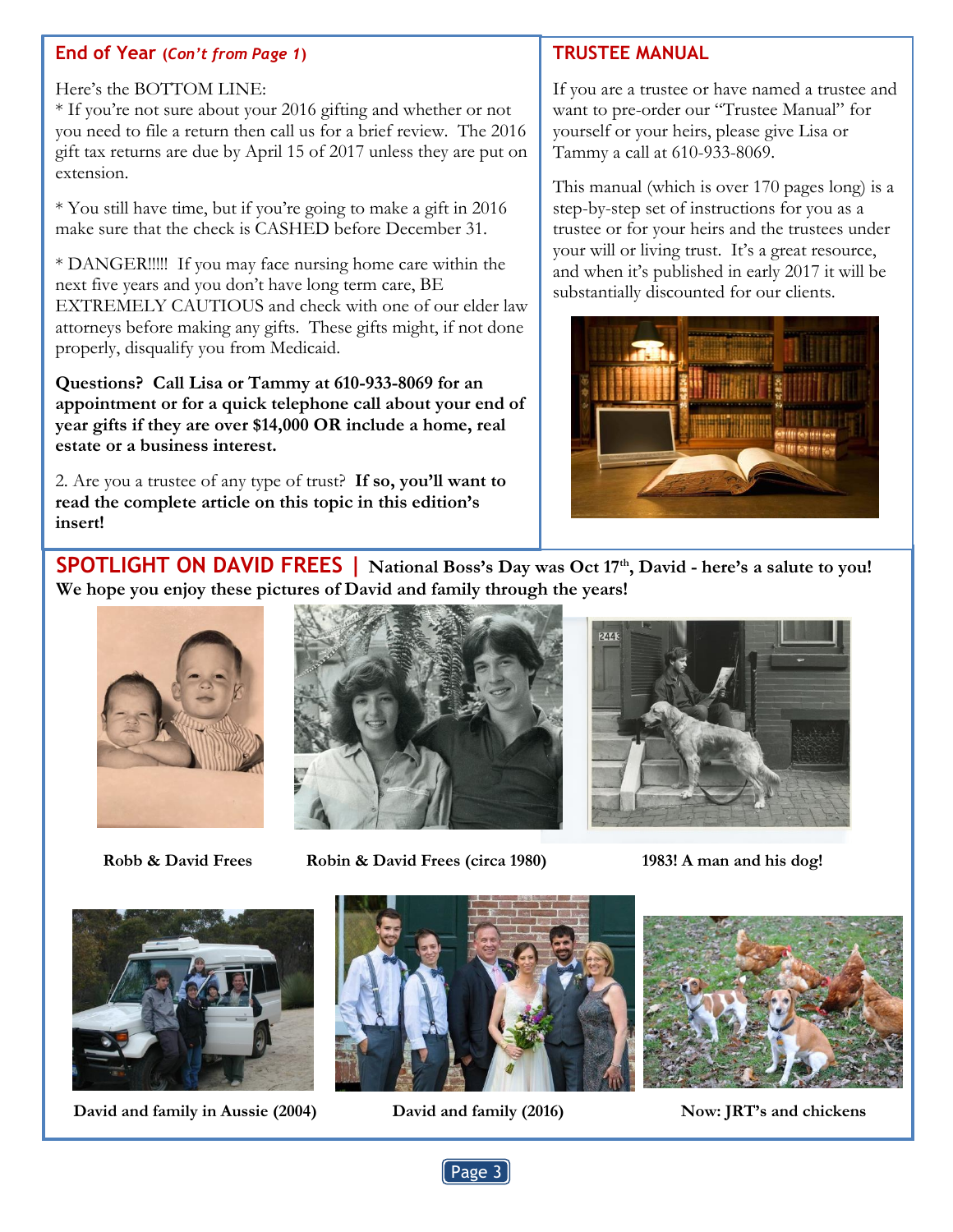

#### **Trust and Estate Planning News and Updates** The Good News, Updates, and Important

Information From Your Friends at Unruh, Turner, Burke & Frees.

PO BOX 289 · PHOENIXVILLE, PA 19460

#### **Tips** *(con't from page 1)*

**Outside your refrigerator:** It's time to review your magnets on the fridge. Record phone number information and throw out magnets. You will find that your kitchen will feel less cluttered!

**Magazines:** If magazines are stacking up, it might be time to digitize the article or recipe you are saving and recycle or donate the magazines.

**CD collection:** Why not digitize the music so you can easily access it from multiple devices? What to do with the CDs? Search on-line for do it yourself ideas!

**Outdated documents:** Most of us use some sort of filing system for important papers, but there are few documents you need to keep more than seven years. Check with your accountant if you are not sure about something. Shred the ones you no longer need and sign up for online statements.

**Estate planning documents:** Please retain your original estate planning documents in a fireproof safe or in a safe deposit box at the bank. These documents include your will, power of attorney and living will. When you update your will, be sure to return the old one to your attorney and mark it as revoked only after you have signed your updated will.



## **David M. Frees, III, Douglas L. Kaune, and Whitney P. O'Reilly**

[www.utbf.com/trust-estate](http://www.utbf.com/trust-estate) [www.paestateplanners.com](http://www.paestateplanners.com/) [www.paelderlawsolutions.com](http://www.paelderlawsolutions.com/)

#### **Coming Soon in UTBF News & Updates**

- **More on why you might need an IRA trust**
- **Family meetings**
- **Upcoming Trustee Manual Upcoming Trustee Manual**

**Editor-in-Chief: Lisa K. Snyder 610-933-8069** Please go to

## Page 4

#### **FACEBOOK REMINDER:**

[facebook.com/UTBFTrustEstates](http://www.facebook.com/UTBFTrustEstates) and like our page. You will find recently posted recipes and updates.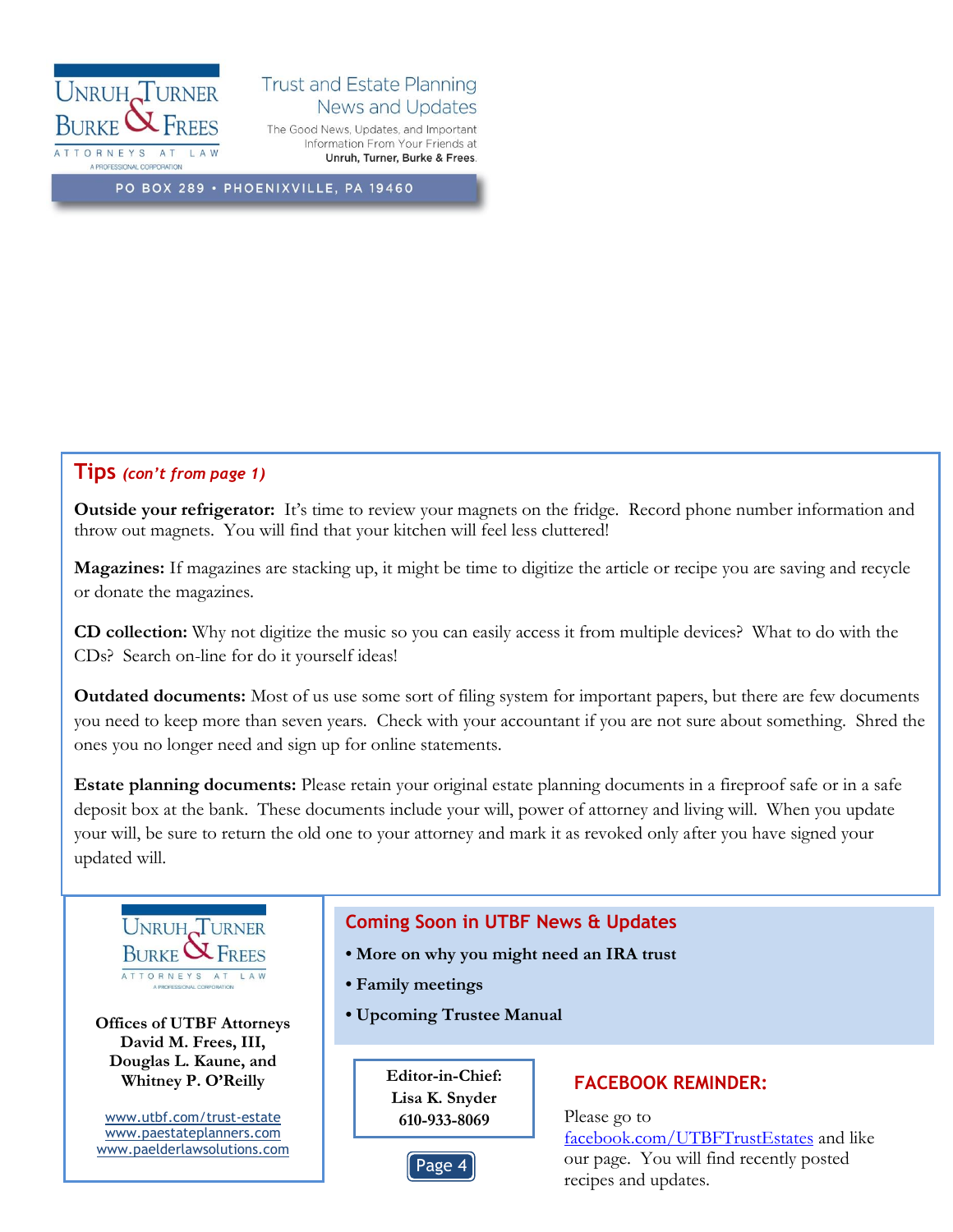#### **Avoid Trouble With the IRS and Your Estate Plan: End of Year Issues, Answers to Your Questions, and Action Items To Keep Life Simple**

There's a lot to do between now and December 31 and a few things are required to stay out of trouble with your estate taxes, your will, and trust planning. In this end of year checklist we'll remind you of a few that might apply and let you know the pitfalls and traps to avoid.

**1. Did you make any gifts in 2016?** First, you need to know that anything you give to children and grandchildren "for less than fair market value" constitutes a gift. So, "helping out" with a down payment on a home - that's a gift (unless you make it a loan and document that and even then there are rules about how much interest must be paid). Paying college tuition. Be careful here because you can pay it to the college or school but if you pay it to the child or parent then you're limited to \$14,000 per year.

More examples? Did you give any interest in your home, or other real estate to a child or grandchild? That was probably a gift. And, if you made a gift and it was for more than \$14,000 per recipient then you must file a 709 gift tax return even though no tax is due.

If you made a gift of a hard to value asset like real estate or company stock and/or you made a gift of more than \$14,000 you must file a return. More on this in future articles but you can make gifts of over \$14K, BUT you will file a 709 and use some of your lifetime credit to shelter them from tax now.

**BOTTOM LINE:** If you're not sure about your 2016 gifting and whether or not you need to file a return then call us for a brief review. The 2016 gift tax returns are due by April 15 of 2017 unless they are put on extension.

\* You still have time, but if you're going to make a gift in 2016 make sure that the check is CASHED before December 31.

\* **DANGER!!!!! If you may face nursing home care within the next five years and you don't have long term care, BE EXTREMELY CAUTIOUS and check with one of our elder law attorneys before making any gifts. These gifts might, if not done properly, disqualify you from Medicaid.** 

**Questions? Call Lisa or Tammy at 610-933-8069 for an appointment or for a quick telephone call about your end of year gifts if they are over \$14,000 OR include a home, real estate or a business interest.**

**2. Are you a trustee of a trust that earned income or received funds during the year?** Are you the trustee of your own revocable trust (in Pennsylvania you might have one if you're a surviving spouse, you own real estate in another state, or you are elderly and planning for your children to handle your financial affairs)? If so, this is probably what's called a grantor trust. The income and interest it earns are reported under your own Social Security number and there is no need to file a separate return.

However, if you are the trustee of an irrevocable trust or a trust under a will (also called a testamentary trust) then you probably have to file a separate income tax return for that trust. If you are a trustee, this is a reminder to check with your lawyer and/or accountant to make sure that it is properly reporting income and that you are filing a 1041 and PA41.

Are you the trustee of a life insurance trust (also called an ILIT (Irrevocable Life Insurance Trust)? If you are, you may or may not have to file those income tax returns but you might also have to send a "Crummey Letter." The need for this and the specifics are beyond the scope of this article, but be sure to send those notices anytime premiums for the life insurance policy are added to the trust. And, if the person has died and the proceeds of the policy have been added to the trust you probably need to be filing income tax return.

**BOTTOM LINE:** If you have a revocable trust of your own the income from that goes on your personal return. If you have any kind of Irrevocable trust you probably need to file a separate return. Check with your accountant BEFORE the end of the year in case you need to take action.